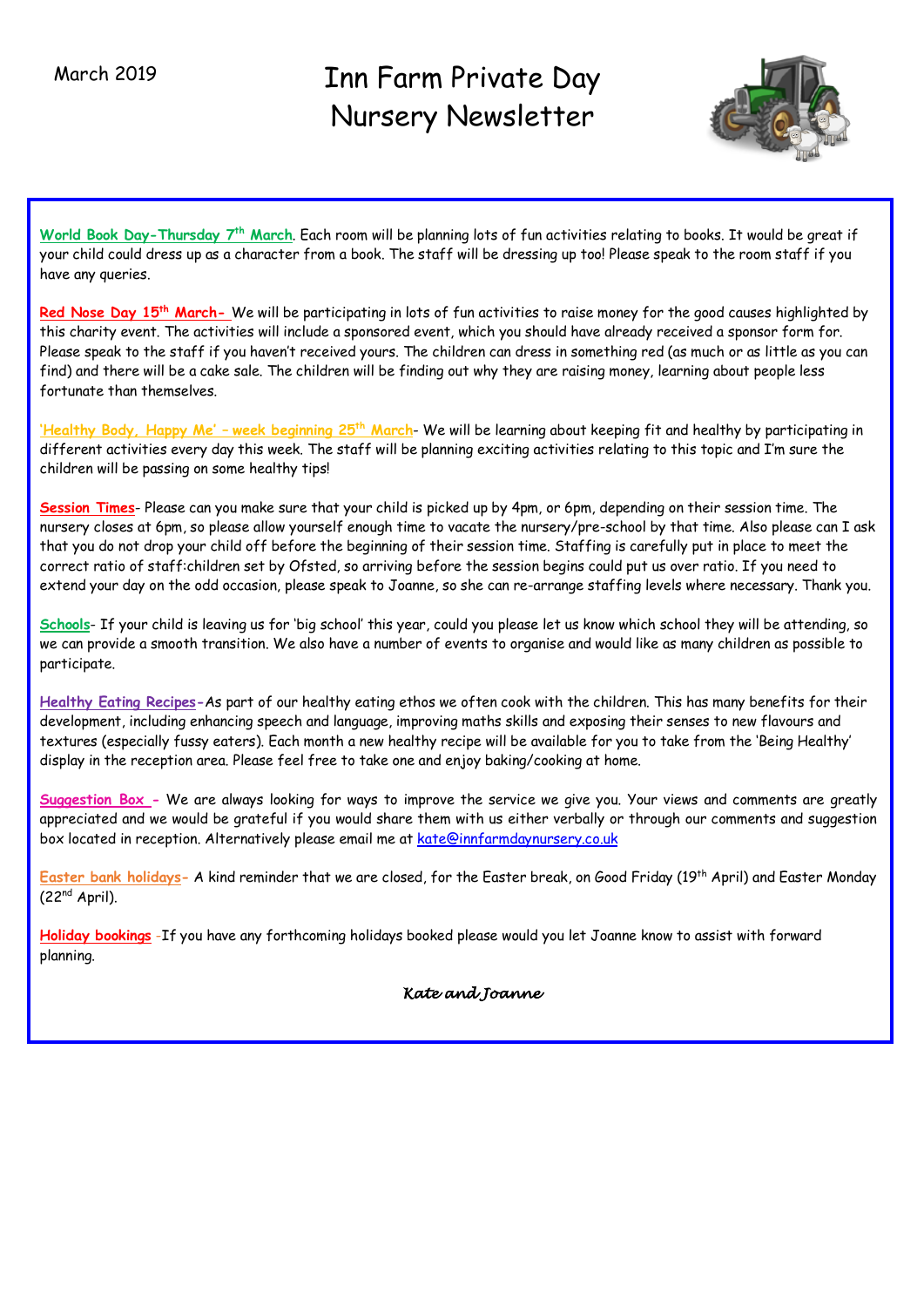## **Ladybirds**

A big welcome to Betsy and Tabitha who have recently joined us. They are already enjoying the activities on offer! Over the last two months the babies have enjoyed lots of messy activities, such as making marks in crazy foam, painting with different coloured paint and exploring the texture. The babies have had great fun posting the shapes and balls into shape sorters and ball runner.

Over the next two months we will be providing activities to encourage physical development skills, such as the walkers, tunnels and soft play equipment. At home you could encourage this by playing following and fetching games, rolling balls or wheeled toys away from reach to encourage movement and different ways of getting around.

Over the next two months we will be celebrating Mother's Day, Pancake Day, Spring and Easter with a variety of messy play activities, sensory play, craft and music. The babies love to sing and I will develop this by singing with them and encouraging the use of the percussion instruments. The songs we will sing include 'Wind the Bobbin up', 'Twinkle, Twinkle Little Star' and 'The Wheels on the Bus'.

The babies love to look at books in the cosy corner and especially like the 'Mr Tumble' animal books. We will now be exploring lots of texture books and adding different textures to our daily activities.

## *Emily*

## **Bumblebees**

We have had a wonderful half term learning about our families, exploring what makes us similar and different. We have also enjoyed having some of our pets to visit; Holly the parrot, Hank the tortoise and Simba the cat.

Bumblebees loved reading fairy-tales and singing nursery rhymes and re-creating the characters during art activities. Have you seen our fabulous display about' The Three Little Pigs'? Feel free to have a look!

Throughout the next two months we will be focussing on the topic of maths, learning about numbers and shapes. The children have also shown an interest in 'Space and rockets' after some of the children visited the Space Centre recently. To incorporate the children's interest we will be doing lots of space activities involving counting and shapes.

We will continue to look at fairy tales as part of World Book Day at the beginning of March. You could help with this by reading books at home and asking open-ended questions to encourage speech and language development.

To develop the children's 'Health and self-care' skills further, please could you support your child in independently putting on coats, hats and gloves. Please ask the room staff to show you the simple trick to put coats on themselves! Could we also ask that the children come into the room with their shoes off and slippers on.

*Charlotte, Bev and Jess* 

## **Caterpillars**

The Caterpillars have had a lovely time celebrating Chinese New Year, trying spring rolls, prawn crackers and chow mein! They have also enjoyed making lots of things for Valentine's Day. Playdough, flour play and painting has been a favourite as well as some lovely walks to see and feed the animals. We would like to welcome Archie and Magnus to our room. Stanley will also be transitioning from Ladybirds over the next few weeks. Lots of fun is waiting for them all! Over the next two months we will be concentrating on messy/sensory play, exploring with their 5 senses. We will be trying lots of new foods, investigating lights and sounds and getting very messy with paint, jelly, beans and flour! We will continue to sing our 'Good Morning Song' to welcome the children each day. We have introduced a selection of nursery rhyme cards to encourage each child to choose which nursery rhyme they would like to sing. It would be great if you could sing nursery rhymes at home and in the car too. To further support your child at home you could create some of your own sensory bags using natural resources. You could also encourage mixing and rolling by making biscuits or scented playdough. Please ask for the recipe-it is very simple and creates hours of fun!

We will be celebrating Pancake Day, World book Day, Mother's Day and Red Nose Day, with lots of fun activities in store!

We will be reading rhyming stories and the 'That's not my…'books, for sensory exploration. We will be singing 'Sleeping Bunnies' as it is their current favourite, changing it to different animals that they choose. We will also sing counting songs to encourage an awareness of numbers and counting e.g. 'Five Currant Buns'.

## **C***onnie, Mona, Lorraine and Rebecca*

the service we give you. Your views and comments are greatly **Suggestion Box -** We are always looking for ways to improve appreciated and we would be grateful if you would share them with us either verbally or through our comments and suggestion box located in reception. Alternatively please email me at kate@innfarmdaynursery.co.uk

#### **Fees**

**Fees need to be cleared funds in the nursery account by 1st of the month or a £2.50 daily late charge is applied.** Fees can be paid by cash, vouchers or direct transfer. Those wishing to pay using childcare vouchers or to claim tax credits our OFSTED number is EY373261.